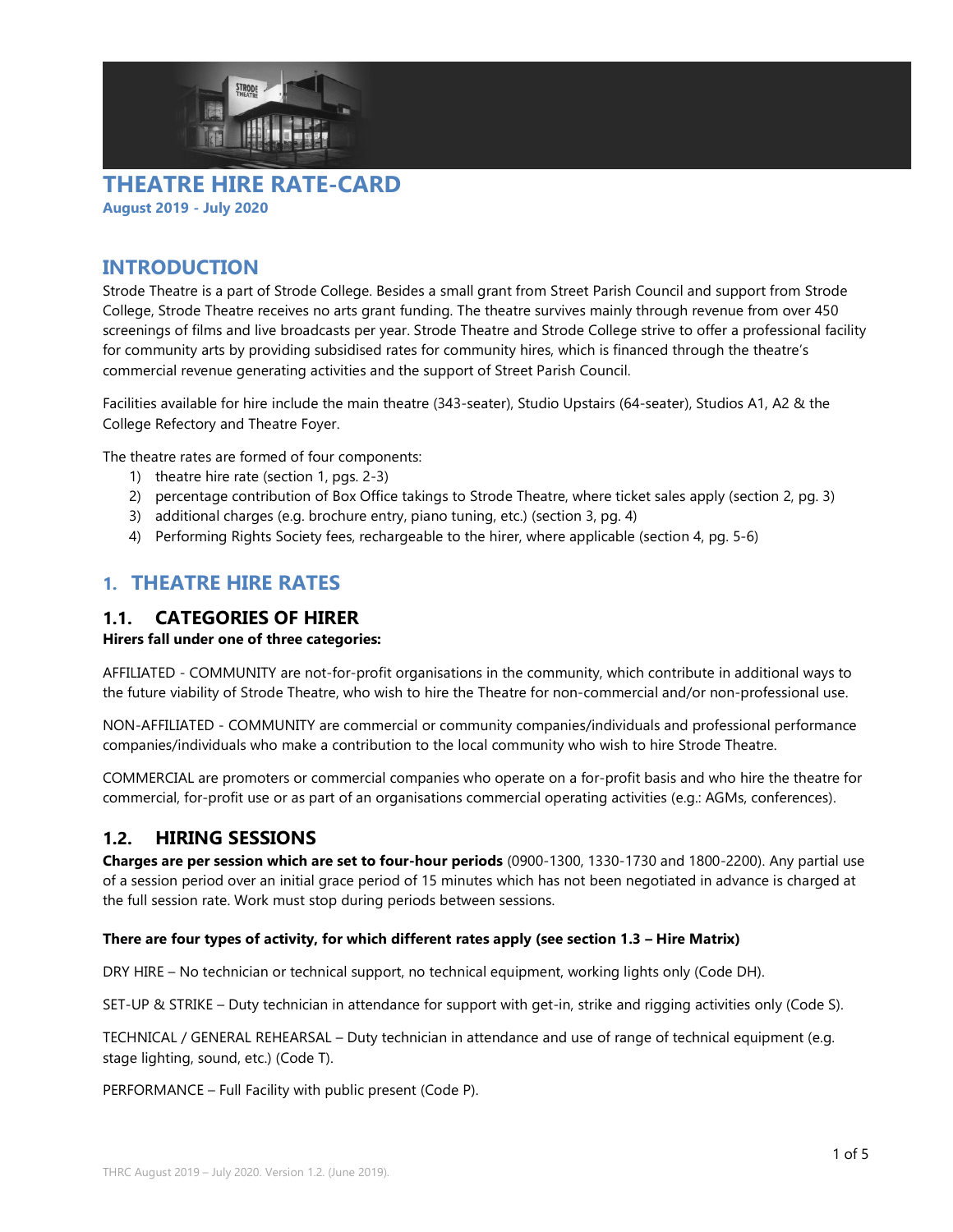#### 1.3. HIRE RATES MATRIX

MAIN THEATRE. Includes foyer, bar, scene dock, dressing rooms, stage door & Box Office Service, where applicable.

|                             | Dry Hire (DH)  | Set-up & Strike<br>(S) | Technical /<br>General<br><b>Rehearsal (T)</b> | Performance /<br><b>Screening</b><br>(P) |
|-----------------------------|----------------|------------------------|------------------------------------------------|------------------------------------------|
| Affiliated - community      | £152,00 No VAT | £190.00 + VAT          | $£228.00 + VAT$                                | $£304.00 + VAT$                          |
|                             | Total £152.00  | Total £228.00          | Total £273.60                                  | Total £364.80                            |
| Non-affiliated - community  | £227.00 No VAT | $£265.00 + VAT$        | $f341.00 + VAT$                                | $£425.00 + VAT$                          |
|                             | Total £227.00  | Total £318.00          | Total £409.20                                  | Total £510.00                            |
| Non-affiliated - commercial | £303,00 No VAT | $£341.00 + VAT$        | $f400.00 + VAT$                                | $£500.00 + VAT$                          |
|                             | Total £303.00  | <b>Total £409.20</b>   | <b>Total £480.00</b>                           | Total £600.00                            |

PLEASE NOTE that MAIN THEATRE Hire rates may be affected by the following:

CLEAR SCREEN DISCOUNT: All daytime sessions attract a 20% discount where the theatre screen is left clear for commercial use in the evening.

MID-HIRE BLOCK LEVY: Days in mid-hire where the theatre is not in-use by the hirer, but the theatre cannot be used commercially (i.e.: screen is not usable) attract a single session dry hire rate.

USE OF PROJECTOR (Barco 10K lumens professional digital cinema projector): £40+VAT per performance/session.

**STUDIO UPSTAIRS**. Includes foyer, bar, dressing rooms, stage door & Box Office Service, where applicable, and subject to availability.

|                             | Dry Hire (DH)                                                                                              | Set-up & Strike<br>(S)                  | Technical /<br><b>General</b><br><b>Rehearsal (T)</b> | Performance /<br><b>Screening</b><br>(P) |
|-----------------------------|------------------------------------------------------------------------------------------------------------|-----------------------------------------|-------------------------------------------------------|------------------------------------------|
| Affiliated - community      | £15 per hr, daytime.<br>£24 per hr, after 6pm.<br>(10% discount for 10)<br>or more bookings). No<br>VAT.   | $£130.00 + VAT$<br>Total £156.00        | $£130.00 + VAT$<br>Total £156.00                      | $£170.00 + VAT$<br>Total £204.00         |
| Non-affiliated - community  | £18 per hr, daytime.<br>£28.80 per hr, after<br>6pm. (10% discount for<br>10 or more bookings).<br>No VAT. | $£156.00 + VAT$<br>Total £187.20        | $£156.00 + VAT$<br>Total £187.20                      | $£238.00 + VAT$<br>Total £285.60         |
| Non-affiliated - commercial | £21 per hr, daytime.<br>£33.50 per hr, after<br>6pm. (10% discount for<br>10 or more bookings).<br>No VAT. | $£216.00 + VAT$<br><b>Total £259.20</b> | $£216.00 + VAT$<br>Total £259.20                      | $£330.00 + VAT$<br>Total £396.00         |

PLEASE NOTE that events in the Studio requiring use of the cinema Projector are subject to an additional fee of £20 +VAT (4.5K lumens NEC professional digital cinema projector).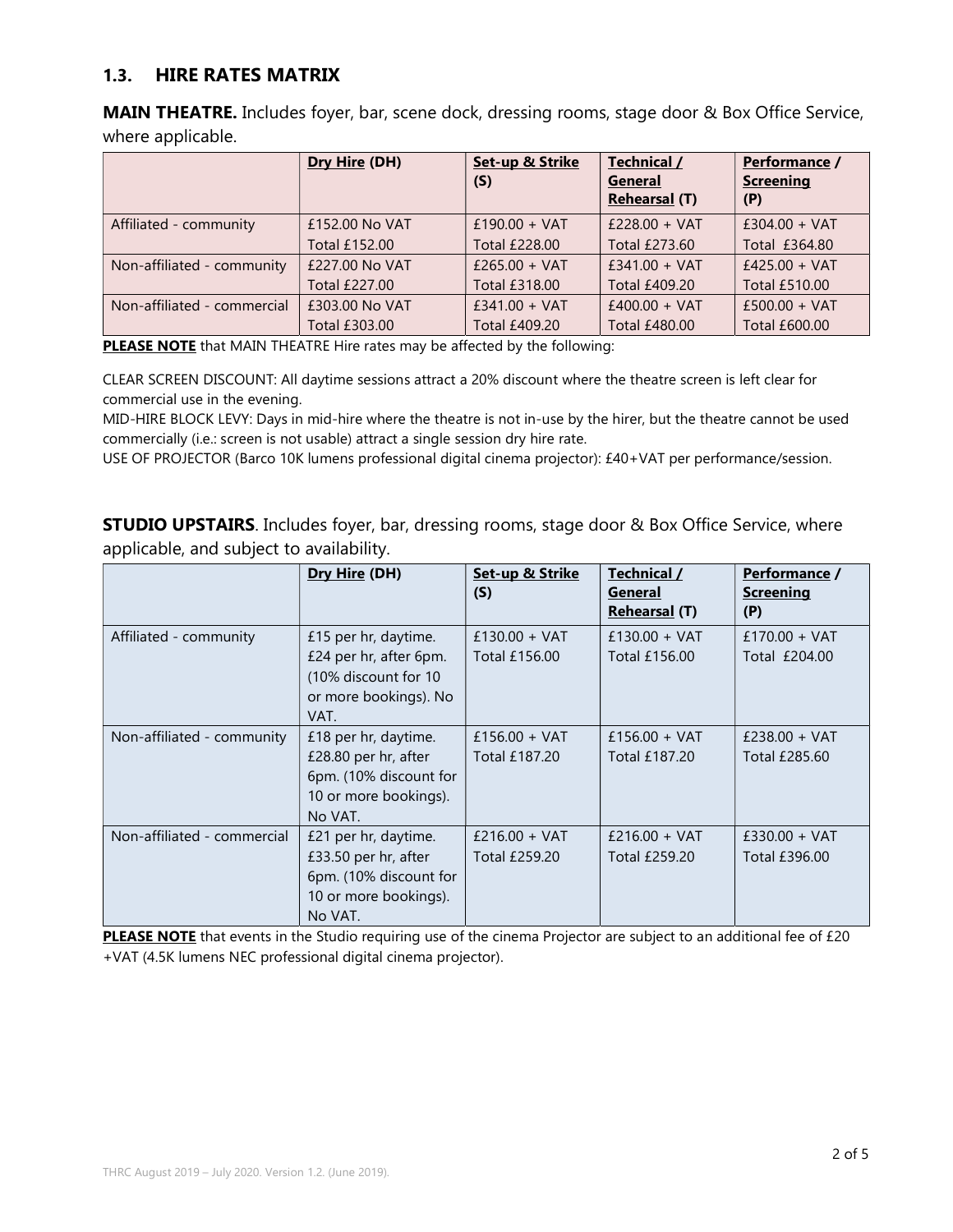| <b>STUDIO A1 / A2 / REFECTORY</b> for rehearsals, cast holding area or black box performances. |  |  |  |  |
|------------------------------------------------------------------------------------------------|--|--|--|--|
|------------------------------------------------------------------------------------------------|--|--|--|--|

|                             | Dry Hire (DH)<br>rehearsals only.     | Set-up & Strike<br>(S)          | Technical /<br><b>General</b><br><b>Rehearsal (T)</b> | Performance<br>(P)                      |
|-----------------------------|---------------------------------------|---------------------------------|-------------------------------------------------------|-----------------------------------------|
| Affiliated - community      | £19 $(4-hrs)$ , from<br>6pm, weekdays | £19 + VAT (4-hrs),<br>from 6pm, | £19 + $VAT$ (4-hrs),<br>from 6pm,                     | $£40 + VAT(4 hrs),$<br>daytime. $£56 +$ |
|                             | and weekends. No                      | weekdays and                    | weekdays and                                          | VAT (4 hrs), after                      |
|                             | VAT.                                  | weekends.                       | weekends.                                             | 6pm.                                    |
| Non-affiliated - community  | $£23$ (4-hrs), from                   | £23 + VAT $(4-hrs)$ ,           | £23 + VAT $(4-hrs)$ ,                                 | £52 + VAT (4 hrs),                      |
|                             | 6pm, weekdays                         | from 6pm,                       | from 6pm,                                             | daytime. $£72 +$                        |
|                             | and weekends. No                      | weekdays and                    | weekdays and                                          | VAT (4 hrs), after                      |
|                             | VAT.                                  | weekends.                       | weekends.                                             | 6pm.                                    |
| Non-affiliated - commercial | £40 $(4 \text{ hrs})$ ,               | $£40 + VAT(4 hrs),$             | $£40 + VAT(4 hrs),$                                   | $£68 + VAT(4 hrs),$                     |
|                             | daytime. £56 (4                       | daytime. $£56 +$                | daytime. $£56 +$                                      | daytime. $£100 +$                       |
|                             | hrs), after 6pm.                      | VAT (4 hrs), after              | VAT (4 hrs), after                                    | VAT (4-hrs), after                      |
|                             | No VAT                                | 6pm.                            | 6pm.                                                  | 6pm.                                    |

#### FOYER / CAFÉ-BAR for receptions, wakes, cabaret style shows & exhibition previews.

|                             | Dry Hire (DH)<br>Without set-up or<br>tech support.                     | Set-up & Strike<br>(S)                 | <b>Technical (T)</b>                   | Performance /<br><b>Event</b><br>(P)                                             |
|-----------------------------|-------------------------------------------------------------------------|----------------------------------------|----------------------------------------|----------------------------------------------------------------------------------|
| Affiliated - community      | £38 + VAT $(4-hrs)$ ,<br>daytime only. No<br>VAT if no bar<br>required. | $£60 + VAT (4-hrs),$<br>daytime only.  | $£60 + VAT(4-hrs),$<br>daytime only.   | £98 + VAT $(4 \text{ hrs})$ ,<br>daytime. $£140 +$<br>VAT (4 hrs), after<br>6pm. |
| Non-affiliated - community  | £55 + VAT (4-hrs),<br>daytime only. No<br>VAT if no bar<br>required.    | $£80 + VAT (4-hrs),$<br>daytime only.  | $£80 + VAT(4-hrs),$<br>daytime only.   | $£138 + VAT(4)$<br>hrs), daytime.<br>£180 $(4 \text{ hrs})$ , after<br>6pm.      |
| Non-affiliated - commercial | £72 + VAT $(4-hrs)$ ,<br>daytime only. No<br>VAT if no bar<br>required. | $£110 + VAT(4-$<br>hrs), daytime only. | $£110 + VAT(4-$<br>hrs), daytime only. | £195 + VAT $(4)$<br>hrs), daytime.<br>£235 + VAT $(4 -$<br>hrs), after 6pm.      |

PLEASE NOTE: Café-Bar service is included free of charge for events with 25+ attendees using the bar. For less than 25 attendees, café-bar service is available for £35 (up to 4 hrs).

## 2. CONTRIBUTIONS ON BOX OFFICE TAKINGS

If your event involves the public sale of tickets, a percentage contribution of the ticket sales is payable to Strode Theatre, unless your event has been booked as part of a separate buy-in or partnership contract with Strode Theatre. This model allows Strode Theatre to continue offering a competitive hire base-rate. Strode Theatre and the hirer can share the 'risk' or benefits of the Box Office sales. This replaces the previous contribution scheme of £1 per ticket.

The percentage contributions are calculated follows: 10% OF TOTAL BOX OFFICE REVENUE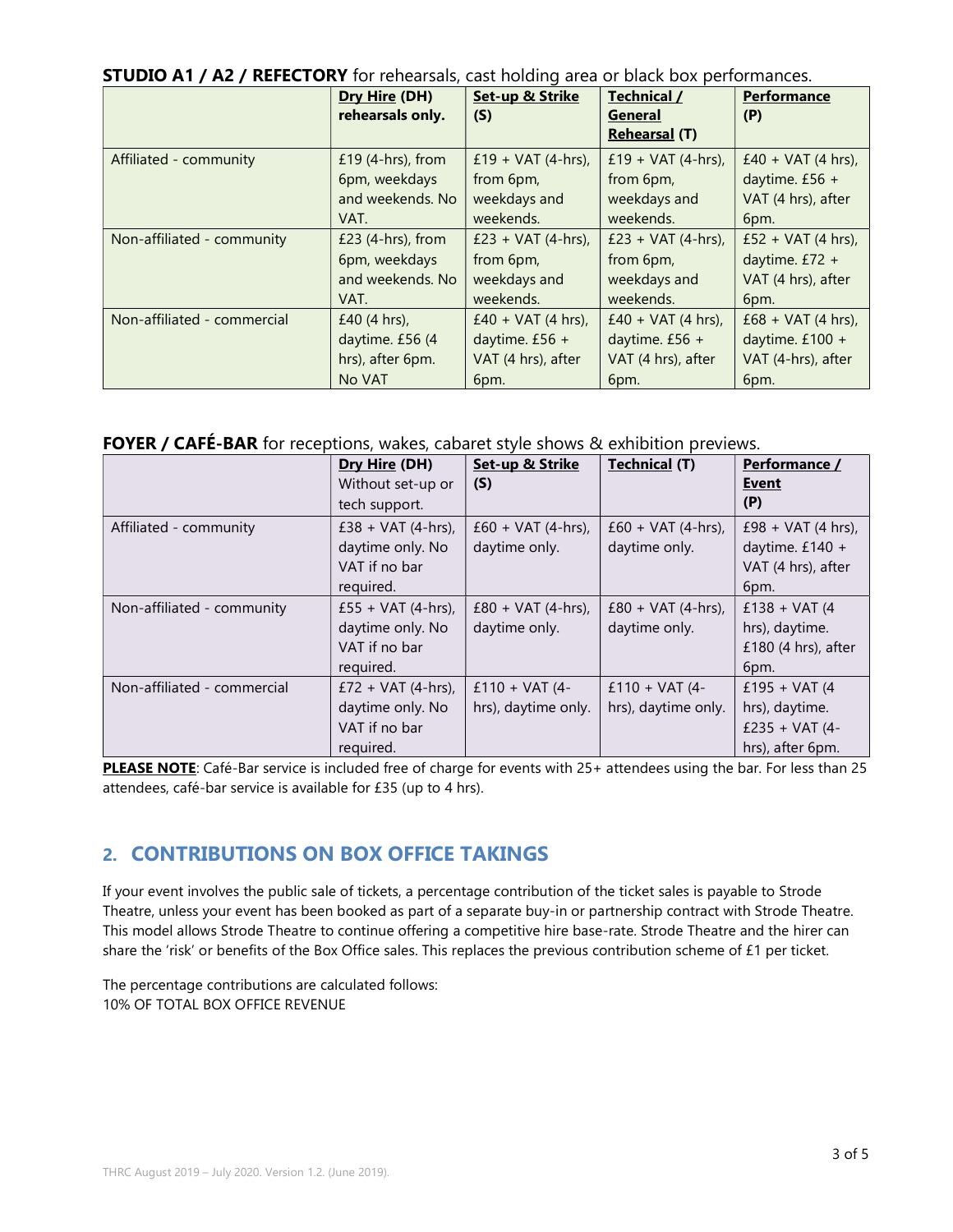# 3. ADDITIONAL HIRING CHARGES

| Data Projector (Theatre)<br>Sanyo PLC-XF60A 6.5K lumens data projector.<br>No extra cost.<br>$£40 + VAT$ per<br>Digital Cinema Projector<br>Barco DP2K-12c 10K lumens cinema projector.<br>(Theatre)<br>performance/show.<br>Digital Cinema Projector<br>$£20 + VAT per$<br>NEC 900C 4.5K lumens cinema projector.<br>(Studio)<br>performance/show.<br>In-house light rigging<br>Under certain circumstances we will be able to rig<br>$£140 + VAT$ per<br>performance/show.<br>(subject to availability)<br>and plot for your show.<br><b>Additional Technician</b><br>One duty technician is provided as part of the<br>£15.00 + VAT per hour per<br>hiring charge for a tech rehearsal or performance.<br>technician.<br>charges<br>Additional technician time may be available and<br>must be booked in advance.<br>Bank holidays may be available for shows if agreed<br>Double rate.<br><b>Bank Holidays</b><br>in advance.<br>Charges for use of music under copyright (except<br>Performing Rights Society<br>Please section 4 (pg. 5) for<br>Grand Rights) are paid to PRS by Strode Theatre<br>breakdown of PRS chargeable<br>and recharged to the hirer at the appropriate<br>rates.<br>percentage of Gross Box Office.<br>Newspaper advertising can be arranged in the Mid<br>Mid Somerset Series £15 + VAT<br>Local Newspaper<br>Somerset Series. Each entry will be 3cm single<br>Advertising<br>per week.<br>column within the theatre's ladder advert.<br>Strode Theatre's brochure is published three times<br>$£100 + VAT$ for a brochure entry<br>Brochure entry<br>per year and mailed to approx. 6,000 patrons. A<br>of one third of a page DL size or<br>further 9,000 brochures are distributed throughout<br>$£160 + VAT$ for a double width<br>Somerset.<br>entry. £130 + VAT for one half-<br>page entry.<br>£28 + VAT per week. $£100 +$<br>Box Office display screen<br>The Box Office features a digital display screen,<br>advertising<br>which can play slideshow presentations or videos<br>VAT for four weeks. (up to five<br>slides, including videos/trailers)<br>to promote your event (for up to four weeks).<br>The backstage areas are supplied clean for the start<br>Additional clean at cost price.<br>Cleaning<br>of the hire period. It is the hirer's responsibility to<br>ensure backstage areas are kept clean and orderly.<br>Any additional cleaning costs incurred to Strode<br>Theatre will be recharged to the hirer.<br>$£85 + VAT$<br>Piano Tuning<br>The theatre can arrange tuning of the Steinway<br>baby grand piano.<br><b>Additional Time</b><br>The hours agreed on the booking form cannot be<br>E.g. a technical rehearsal due to<br>exceeded except by prior agreement. Additional<br>end at 2200 which actually ends<br>at 2220 would be charged at an<br>time not agreed in advance is charged per session,<br>additional £228 + VAT for an<br>after a 15-minute grace period.<br>affiliated organisation.<br>Cancellation fee: before 4 weeks,<br>Cancellation charges<br>If a performance is cancelled more than 4 weeks<br>before the date of performance, a cancellation fee<br>£250; after 4 weeks, full hire<br>will be levied. If the performance is cancelled at<br>charge.<br>less than 4 weeks' notice, the whole performance<br>hiring charge will be payable.<br>All damage to equipment or building arising from<br>Cost of repair and/or<br>Damage charge<br>replacement. Minimum rate:<br>use during the hiring<br>£150.00.<br>Other areas of Strode College can be booked<br>Other areas of campus<br>N/A<br>through Strode College. Tel.: 01458 844414. | <b>ITEM</b> | <b>DETAILS</b> | <b>COSTS</b> |
|--------------------------------------------------------------------------------------------------------------------------------------------------------------------------------------------------------------------------------------------------------------------------------------------------------------------------------------------------------------------------------------------------------------------------------------------------------------------------------------------------------------------------------------------------------------------------------------------------------------------------------------------------------------------------------------------------------------------------------------------------------------------------------------------------------------------------------------------------------------------------------------------------------------------------------------------------------------------------------------------------------------------------------------------------------------------------------------------------------------------------------------------------------------------------------------------------------------------------------------------------------------------------------------------------------------------------------------------------------------------------------------------------------------------------------------------------------------------------------------------------------------------------------------------------------------------------------------------------------------------------------------------------------------------------------------------------------------------------------------------------------------------------------------------------------------------------------------------------------------------------------------------------------------------------------------------------------------------------------------------------------------------------------------------------------------------------------------------------------------------------------------------------------------------------------------------------------------------------------------------------------------------------------------------------------------------------------------------------------------------------------------------------------------------------------------------------------------------------------------------------------------------------------------------------------------------------------------------------------------------------------------------------------------------------------------------------------------------------------------------------------------------------------------------------------------------------------------------------------------------------------------------------------------------------------------------------------------------------------------------------------------------------------------------------------------------------------------------------------------------------------------------------------------------------------------------------------------------------------------------------------------------------------------------------------------------------------------------------------------------------------------------------------------------------------------------------------------------------------------------------------------------------------------------------------------------------------------------------------------------------------------------|-------------|----------------|--------------|
|                                                                                                                                                                                                                                                                                                                                                                                                                                                                                                                                                                                                                                                                                                                                                                                                                                                                                                                                                                                                                                                                                                                                                                                                                                                                                                                                                                                                                                                                                                                                                                                                                                                                                                                                                                                                                                                                                                                                                                                                                                                                                                                                                                                                                                                                                                                                                                                                                                                                                                                                                                                                                                                                                                                                                                                                                                                                                                                                                                                                                                                                                                                                                                                                                                                                                                                                                                                                                                                                                                                                                                                                                                            |             |                |              |
|                                                                                                                                                                                                                                                                                                                                                                                                                                                                                                                                                                                                                                                                                                                                                                                                                                                                                                                                                                                                                                                                                                                                                                                                                                                                                                                                                                                                                                                                                                                                                                                                                                                                                                                                                                                                                                                                                                                                                                                                                                                                                                                                                                                                                                                                                                                                                                                                                                                                                                                                                                                                                                                                                                                                                                                                                                                                                                                                                                                                                                                                                                                                                                                                                                                                                                                                                                                                                                                                                                                                                                                                                                            |             |                |              |
|                                                                                                                                                                                                                                                                                                                                                                                                                                                                                                                                                                                                                                                                                                                                                                                                                                                                                                                                                                                                                                                                                                                                                                                                                                                                                                                                                                                                                                                                                                                                                                                                                                                                                                                                                                                                                                                                                                                                                                                                                                                                                                                                                                                                                                                                                                                                                                                                                                                                                                                                                                                                                                                                                                                                                                                                                                                                                                                                                                                                                                                                                                                                                                                                                                                                                                                                                                                                                                                                                                                                                                                                                                            |             |                |              |
|                                                                                                                                                                                                                                                                                                                                                                                                                                                                                                                                                                                                                                                                                                                                                                                                                                                                                                                                                                                                                                                                                                                                                                                                                                                                                                                                                                                                                                                                                                                                                                                                                                                                                                                                                                                                                                                                                                                                                                                                                                                                                                                                                                                                                                                                                                                                                                                                                                                                                                                                                                                                                                                                                                                                                                                                                                                                                                                                                                                                                                                                                                                                                                                                                                                                                                                                                                                                                                                                                                                                                                                                                                            |             |                |              |
|                                                                                                                                                                                                                                                                                                                                                                                                                                                                                                                                                                                                                                                                                                                                                                                                                                                                                                                                                                                                                                                                                                                                                                                                                                                                                                                                                                                                                                                                                                                                                                                                                                                                                                                                                                                                                                                                                                                                                                                                                                                                                                                                                                                                                                                                                                                                                                                                                                                                                                                                                                                                                                                                                                                                                                                                                                                                                                                                                                                                                                                                                                                                                                                                                                                                                                                                                                                                                                                                                                                                                                                                                                            |             |                |              |
|                                                                                                                                                                                                                                                                                                                                                                                                                                                                                                                                                                                                                                                                                                                                                                                                                                                                                                                                                                                                                                                                                                                                                                                                                                                                                                                                                                                                                                                                                                                                                                                                                                                                                                                                                                                                                                                                                                                                                                                                                                                                                                                                                                                                                                                                                                                                                                                                                                                                                                                                                                                                                                                                                                                                                                                                                                                                                                                                                                                                                                                                                                                                                                                                                                                                                                                                                                                                                                                                                                                                                                                                                                            |             |                |              |
|                                                                                                                                                                                                                                                                                                                                                                                                                                                                                                                                                                                                                                                                                                                                                                                                                                                                                                                                                                                                                                                                                                                                                                                                                                                                                                                                                                                                                                                                                                                                                                                                                                                                                                                                                                                                                                                                                                                                                                                                                                                                                                                                                                                                                                                                                                                                                                                                                                                                                                                                                                                                                                                                                                                                                                                                                                                                                                                                                                                                                                                                                                                                                                                                                                                                                                                                                                                                                                                                                                                                                                                                                                            |             |                |              |
|                                                                                                                                                                                                                                                                                                                                                                                                                                                                                                                                                                                                                                                                                                                                                                                                                                                                                                                                                                                                                                                                                                                                                                                                                                                                                                                                                                                                                                                                                                                                                                                                                                                                                                                                                                                                                                                                                                                                                                                                                                                                                                                                                                                                                                                                                                                                                                                                                                                                                                                                                                                                                                                                                                                                                                                                                                                                                                                                                                                                                                                                                                                                                                                                                                                                                                                                                                                                                                                                                                                                                                                                                                            |             |                |              |
|                                                                                                                                                                                                                                                                                                                                                                                                                                                                                                                                                                                                                                                                                                                                                                                                                                                                                                                                                                                                                                                                                                                                                                                                                                                                                                                                                                                                                                                                                                                                                                                                                                                                                                                                                                                                                                                                                                                                                                                                                                                                                                                                                                                                                                                                                                                                                                                                                                                                                                                                                                                                                                                                                                                                                                                                                                                                                                                                                                                                                                                                                                                                                                                                                                                                                                                                                                                                                                                                                                                                                                                                                                            |             |                |              |
|                                                                                                                                                                                                                                                                                                                                                                                                                                                                                                                                                                                                                                                                                                                                                                                                                                                                                                                                                                                                                                                                                                                                                                                                                                                                                                                                                                                                                                                                                                                                                                                                                                                                                                                                                                                                                                                                                                                                                                                                                                                                                                                                                                                                                                                                                                                                                                                                                                                                                                                                                                                                                                                                                                                                                                                                                                                                                                                                                                                                                                                                                                                                                                                                                                                                                                                                                                                                                                                                                                                                                                                                                                            |             |                |              |
|                                                                                                                                                                                                                                                                                                                                                                                                                                                                                                                                                                                                                                                                                                                                                                                                                                                                                                                                                                                                                                                                                                                                                                                                                                                                                                                                                                                                                                                                                                                                                                                                                                                                                                                                                                                                                                                                                                                                                                                                                                                                                                                                                                                                                                                                                                                                                                                                                                                                                                                                                                                                                                                                                                                                                                                                                                                                                                                                                                                                                                                                                                                                                                                                                                                                                                                                                                                                                                                                                                                                                                                                                                            |             |                |              |
|                                                                                                                                                                                                                                                                                                                                                                                                                                                                                                                                                                                                                                                                                                                                                                                                                                                                                                                                                                                                                                                                                                                                                                                                                                                                                                                                                                                                                                                                                                                                                                                                                                                                                                                                                                                                                                                                                                                                                                                                                                                                                                                                                                                                                                                                                                                                                                                                                                                                                                                                                                                                                                                                                                                                                                                                                                                                                                                                                                                                                                                                                                                                                                                                                                                                                                                                                                                                                                                                                                                                                                                                                                            |             |                |              |
|                                                                                                                                                                                                                                                                                                                                                                                                                                                                                                                                                                                                                                                                                                                                                                                                                                                                                                                                                                                                                                                                                                                                                                                                                                                                                                                                                                                                                                                                                                                                                                                                                                                                                                                                                                                                                                                                                                                                                                                                                                                                                                                                                                                                                                                                                                                                                                                                                                                                                                                                                                                                                                                                                                                                                                                                                                                                                                                                                                                                                                                                                                                                                                                                                                                                                                                                                                                                                                                                                                                                                                                                                                            |             |                |              |
|                                                                                                                                                                                                                                                                                                                                                                                                                                                                                                                                                                                                                                                                                                                                                                                                                                                                                                                                                                                                                                                                                                                                                                                                                                                                                                                                                                                                                                                                                                                                                                                                                                                                                                                                                                                                                                                                                                                                                                                                                                                                                                                                                                                                                                                                                                                                                                                                                                                                                                                                                                                                                                                                                                                                                                                                                                                                                                                                                                                                                                                                                                                                                                                                                                                                                                                                                                                                                                                                                                                                                                                                                                            |             |                |              |
|                                                                                                                                                                                                                                                                                                                                                                                                                                                                                                                                                                                                                                                                                                                                                                                                                                                                                                                                                                                                                                                                                                                                                                                                                                                                                                                                                                                                                                                                                                                                                                                                                                                                                                                                                                                                                                                                                                                                                                                                                                                                                                                                                                                                                                                                                                                                                                                                                                                                                                                                                                                                                                                                                                                                                                                                                                                                                                                                                                                                                                                                                                                                                                                                                                                                                                                                                                                                                                                                                                                                                                                                                                            |             |                |              |
|                                                                                                                                                                                                                                                                                                                                                                                                                                                                                                                                                                                                                                                                                                                                                                                                                                                                                                                                                                                                                                                                                                                                                                                                                                                                                                                                                                                                                                                                                                                                                                                                                                                                                                                                                                                                                                                                                                                                                                                                                                                                                                                                                                                                                                                                                                                                                                                                                                                                                                                                                                                                                                                                                                                                                                                                                                                                                                                                                                                                                                                                                                                                                                                                                                                                                                                                                                                                                                                                                                                                                                                                                                            |             |                |              |
|                                                                                                                                                                                                                                                                                                                                                                                                                                                                                                                                                                                                                                                                                                                                                                                                                                                                                                                                                                                                                                                                                                                                                                                                                                                                                                                                                                                                                                                                                                                                                                                                                                                                                                                                                                                                                                                                                                                                                                                                                                                                                                                                                                                                                                                                                                                                                                                                                                                                                                                                                                                                                                                                                                                                                                                                                                                                                                                                                                                                                                                                                                                                                                                                                                                                                                                                                                                                                                                                                                                                                                                                                                            |             |                |              |
|                                                                                                                                                                                                                                                                                                                                                                                                                                                                                                                                                                                                                                                                                                                                                                                                                                                                                                                                                                                                                                                                                                                                                                                                                                                                                                                                                                                                                                                                                                                                                                                                                                                                                                                                                                                                                                                                                                                                                                                                                                                                                                                                                                                                                                                                                                                                                                                                                                                                                                                                                                                                                                                                                                                                                                                                                                                                                                                                                                                                                                                                                                                                                                                                                                                                                                                                                                                                                                                                                                                                                                                                                                            |             |                |              |
|                                                                                                                                                                                                                                                                                                                                                                                                                                                                                                                                                                                                                                                                                                                                                                                                                                                                                                                                                                                                                                                                                                                                                                                                                                                                                                                                                                                                                                                                                                                                                                                                                                                                                                                                                                                                                                                                                                                                                                                                                                                                                                                                                                                                                                                                                                                                                                                                                                                                                                                                                                                                                                                                                                                                                                                                                                                                                                                                                                                                                                                                                                                                                                                                                                                                                                                                                                                                                                                                                                                                                                                                                                            |             |                |              |
|                                                                                                                                                                                                                                                                                                                                                                                                                                                                                                                                                                                                                                                                                                                                                                                                                                                                                                                                                                                                                                                                                                                                                                                                                                                                                                                                                                                                                                                                                                                                                                                                                                                                                                                                                                                                                                                                                                                                                                                                                                                                                                                                                                                                                                                                                                                                                                                                                                                                                                                                                                                                                                                                                                                                                                                                                                                                                                                                                                                                                                                                                                                                                                                                                                                                                                                                                                                                                                                                                                                                                                                                                                            |             |                |              |
|                                                                                                                                                                                                                                                                                                                                                                                                                                                                                                                                                                                                                                                                                                                                                                                                                                                                                                                                                                                                                                                                                                                                                                                                                                                                                                                                                                                                                                                                                                                                                                                                                                                                                                                                                                                                                                                                                                                                                                                                                                                                                                                                                                                                                                                                                                                                                                                                                                                                                                                                                                                                                                                                                                                                                                                                                                                                                                                                                                                                                                                                                                                                                                                                                                                                                                                                                                                                                                                                                                                                                                                                                                            |             |                |              |
|                                                                                                                                                                                                                                                                                                                                                                                                                                                                                                                                                                                                                                                                                                                                                                                                                                                                                                                                                                                                                                                                                                                                                                                                                                                                                                                                                                                                                                                                                                                                                                                                                                                                                                                                                                                                                                                                                                                                                                                                                                                                                                                                                                                                                                                                                                                                                                                                                                                                                                                                                                                                                                                                                                                                                                                                                                                                                                                                                                                                                                                                                                                                                                                                                                                                                                                                                                                                                                                                                                                                                                                                                                            |             |                |              |
|                                                                                                                                                                                                                                                                                                                                                                                                                                                                                                                                                                                                                                                                                                                                                                                                                                                                                                                                                                                                                                                                                                                                                                                                                                                                                                                                                                                                                                                                                                                                                                                                                                                                                                                                                                                                                                                                                                                                                                                                                                                                                                                                                                                                                                                                                                                                                                                                                                                                                                                                                                                                                                                                                                                                                                                                                                                                                                                                                                                                                                                                                                                                                                                                                                                                                                                                                                                                                                                                                                                                                                                                                                            |             |                |              |
|                                                                                                                                                                                                                                                                                                                                                                                                                                                                                                                                                                                                                                                                                                                                                                                                                                                                                                                                                                                                                                                                                                                                                                                                                                                                                                                                                                                                                                                                                                                                                                                                                                                                                                                                                                                                                                                                                                                                                                                                                                                                                                                                                                                                                                                                                                                                                                                                                                                                                                                                                                                                                                                                                                                                                                                                                                                                                                                                                                                                                                                                                                                                                                                                                                                                                                                                                                                                                                                                                                                                                                                                                                            |             |                |              |
|                                                                                                                                                                                                                                                                                                                                                                                                                                                                                                                                                                                                                                                                                                                                                                                                                                                                                                                                                                                                                                                                                                                                                                                                                                                                                                                                                                                                                                                                                                                                                                                                                                                                                                                                                                                                                                                                                                                                                                                                                                                                                                                                                                                                                                                                                                                                                                                                                                                                                                                                                                                                                                                                                                                                                                                                                                                                                                                                                                                                                                                                                                                                                                                                                                                                                                                                                                                                                                                                                                                                                                                                                                            |             |                |              |
|                                                                                                                                                                                                                                                                                                                                                                                                                                                                                                                                                                                                                                                                                                                                                                                                                                                                                                                                                                                                                                                                                                                                                                                                                                                                                                                                                                                                                                                                                                                                                                                                                                                                                                                                                                                                                                                                                                                                                                                                                                                                                                                                                                                                                                                                                                                                                                                                                                                                                                                                                                                                                                                                                                                                                                                                                                                                                                                                                                                                                                                                                                                                                                                                                                                                                                                                                                                                                                                                                                                                                                                                                                            |             |                |              |
|                                                                                                                                                                                                                                                                                                                                                                                                                                                                                                                                                                                                                                                                                                                                                                                                                                                                                                                                                                                                                                                                                                                                                                                                                                                                                                                                                                                                                                                                                                                                                                                                                                                                                                                                                                                                                                                                                                                                                                                                                                                                                                                                                                                                                                                                                                                                                                                                                                                                                                                                                                                                                                                                                                                                                                                                                                                                                                                                                                                                                                                                                                                                                                                                                                                                                                                                                                                                                                                                                                                                                                                                                                            |             |                |              |
|                                                                                                                                                                                                                                                                                                                                                                                                                                                                                                                                                                                                                                                                                                                                                                                                                                                                                                                                                                                                                                                                                                                                                                                                                                                                                                                                                                                                                                                                                                                                                                                                                                                                                                                                                                                                                                                                                                                                                                                                                                                                                                                                                                                                                                                                                                                                                                                                                                                                                                                                                                                                                                                                                                                                                                                                                                                                                                                                                                                                                                                                                                                                                                                                                                                                                                                                                                                                                                                                                                                                                                                                                                            |             |                |              |
|                                                                                                                                                                                                                                                                                                                                                                                                                                                                                                                                                                                                                                                                                                                                                                                                                                                                                                                                                                                                                                                                                                                                                                                                                                                                                                                                                                                                                                                                                                                                                                                                                                                                                                                                                                                                                                                                                                                                                                                                                                                                                                                                                                                                                                                                                                                                                                                                                                                                                                                                                                                                                                                                                                                                                                                                                                                                                                                                                                                                                                                                                                                                                                                                                                                                                                                                                                                                                                                                                                                                                                                                                                            |             |                |              |
|                                                                                                                                                                                                                                                                                                                                                                                                                                                                                                                                                                                                                                                                                                                                                                                                                                                                                                                                                                                                                                                                                                                                                                                                                                                                                                                                                                                                                                                                                                                                                                                                                                                                                                                                                                                                                                                                                                                                                                                                                                                                                                                                                                                                                                                                                                                                                                                                                                                                                                                                                                                                                                                                                                                                                                                                                                                                                                                                                                                                                                                                                                                                                                                                                                                                                                                                                                                                                                                                                                                                                                                                                                            |             |                |              |
|                                                                                                                                                                                                                                                                                                                                                                                                                                                                                                                                                                                                                                                                                                                                                                                                                                                                                                                                                                                                                                                                                                                                                                                                                                                                                                                                                                                                                                                                                                                                                                                                                                                                                                                                                                                                                                                                                                                                                                                                                                                                                                                                                                                                                                                                                                                                                                                                                                                                                                                                                                                                                                                                                                                                                                                                                                                                                                                                                                                                                                                                                                                                                                                                                                                                                                                                                                                                                                                                                                                                                                                                                                            |             |                |              |
|                                                                                                                                                                                                                                                                                                                                                                                                                                                                                                                                                                                                                                                                                                                                                                                                                                                                                                                                                                                                                                                                                                                                                                                                                                                                                                                                                                                                                                                                                                                                                                                                                                                                                                                                                                                                                                                                                                                                                                                                                                                                                                                                                                                                                                                                                                                                                                                                                                                                                                                                                                                                                                                                                                                                                                                                                                                                                                                                                                                                                                                                                                                                                                                                                                                                                                                                                                                                                                                                                                                                                                                                                                            |             |                |              |
|                                                                                                                                                                                                                                                                                                                                                                                                                                                                                                                                                                                                                                                                                                                                                                                                                                                                                                                                                                                                                                                                                                                                                                                                                                                                                                                                                                                                                                                                                                                                                                                                                                                                                                                                                                                                                                                                                                                                                                                                                                                                                                                                                                                                                                                                                                                                                                                                                                                                                                                                                                                                                                                                                                                                                                                                                                                                                                                                                                                                                                                                                                                                                                                                                                                                                                                                                                                                                                                                                                                                                                                                                                            |             |                |              |
|                                                                                                                                                                                                                                                                                                                                                                                                                                                                                                                                                                                                                                                                                                                                                                                                                                                                                                                                                                                                                                                                                                                                                                                                                                                                                                                                                                                                                                                                                                                                                                                                                                                                                                                                                                                                                                                                                                                                                                                                                                                                                                                                                                                                                                                                                                                                                                                                                                                                                                                                                                                                                                                                                                                                                                                                                                                                                                                                                                                                                                                                                                                                                                                                                                                                                                                                                                                                                                                                                                                                                                                                                                            |             |                |              |
|                                                                                                                                                                                                                                                                                                                                                                                                                                                                                                                                                                                                                                                                                                                                                                                                                                                                                                                                                                                                                                                                                                                                                                                                                                                                                                                                                                                                                                                                                                                                                                                                                                                                                                                                                                                                                                                                                                                                                                                                                                                                                                                                                                                                                                                                                                                                                                                                                                                                                                                                                                                                                                                                                                                                                                                                                                                                                                                                                                                                                                                                                                                                                                                                                                                                                                                                                                                                                                                                                                                                                                                                                                            |             |                |              |
|                                                                                                                                                                                                                                                                                                                                                                                                                                                                                                                                                                                                                                                                                                                                                                                                                                                                                                                                                                                                                                                                                                                                                                                                                                                                                                                                                                                                                                                                                                                                                                                                                                                                                                                                                                                                                                                                                                                                                                                                                                                                                                                                                                                                                                                                                                                                                                                                                                                                                                                                                                                                                                                                                                                                                                                                                                                                                                                                                                                                                                                                                                                                                                                                                                                                                                                                                                                                                                                                                                                                                                                                                                            |             |                |              |
|                                                                                                                                                                                                                                                                                                                                                                                                                                                                                                                                                                                                                                                                                                                                                                                                                                                                                                                                                                                                                                                                                                                                                                                                                                                                                                                                                                                                                                                                                                                                                                                                                                                                                                                                                                                                                                                                                                                                                                                                                                                                                                                                                                                                                                                                                                                                                                                                                                                                                                                                                                                                                                                                                                                                                                                                                                                                                                                                                                                                                                                                                                                                                                                                                                                                                                                                                                                                                                                                                                                                                                                                                                            |             |                |              |
|                                                                                                                                                                                                                                                                                                                                                                                                                                                                                                                                                                                                                                                                                                                                                                                                                                                                                                                                                                                                                                                                                                                                                                                                                                                                                                                                                                                                                                                                                                                                                                                                                                                                                                                                                                                                                                                                                                                                                                                                                                                                                                                                                                                                                                                                                                                                                                                                                                                                                                                                                                                                                                                                                                                                                                                                                                                                                                                                                                                                                                                                                                                                                                                                                                                                                                                                                                                                                                                                                                                                                                                                                                            |             |                |              |
|                                                                                                                                                                                                                                                                                                                                                                                                                                                                                                                                                                                                                                                                                                                                                                                                                                                                                                                                                                                                                                                                                                                                                                                                                                                                                                                                                                                                                                                                                                                                                                                                                                                                                                                                                                                                                                                                                                                                                                                                                                                                                                                                                                                                                                                                                                                                                                                                                                                                                                                                                                                                                                                                                                                                                                                                                                                                                                                                                                                                                                                                                                                                                                                                                                                                                                                                                                                                                                                                                                                                                                                                                                            |             |                |              |
|                                                                                                                                                                                                                                                                                                                                                                                                                                                                                                                                                                                                                                                                                                                                                                                                                                                                                                                                                                                                                                                                                                                                                                                                                                                                                                                                                                                                                                                                                                                                                                                                                                                                                                                                                                                                                                                                                                                                                                                                                                                                                                                                                                                                                                                                                                                                                                                                                                                                                                                                                                                                                                                                                                                                                                                                                                                                                                                                                                                                                                                                                                                                                                                                                                                                                                                                                                                                                                                                                                                                                                                                                                            |             |                |              |
|                                                                                                                                                                                                                                                                                                                                                                                                                                                                                                                                                                                                                                                                                                                                                                                                                                                                                                                                                                                                                                                                                                                                                                                                                                                                                                                                                                                                                                                                                                                                                                                                                                                                                                                                                                                                                                                                                                                                                                                                                                                                                                                                                                                                                                                                                                                                                                                                                                                                                                                                                                                                                                                                                                                                                                                                                                                                                                                                                                                                                                                                                                                                                                                                                                                                                                                                                                                                                                                                                                                                                                                                                                            |             |                |              |
|                                                                                                                                                                                                                                                                                                                                                                                                                                                                                                                                                                                                                                                                                                                                                                                                                                                                                                                                                                                                                                                                                                                                                                                                                                                                                                                                                                                                                                                                                                                                                                                                                                                                                                                                                                                                                                                                                                                                                                                                                                                                                                                                                                                                                                                                                                                                                                                                                                                                                                                                                                                                                                                                                                                                                                                                                                                                                                                                                                                                                                                                                                                                                                                                                                                                                                                                                                                                                                                                                                                                                                                                                                            |             |                |              |
|                                                                                                                                                                                                                                                                                                                                                                                                                                                                                                                                                                                                                                                                                                                                                                                                                                                                                                                                                                                                                                                                                                                                                                                                                                                                                                                                                                                                                                                                                                                                                                                                                                                                                                                                                                                                                                                                                                                                                                                                                                                                                                                                                                                                                                                                                                                                                                                                                                                                                                                                                                                                                                                                                                                                                                                                                                                                                                                                                                                                                                                                                                                                                                                                                                                                                                                                                                                                                                                                                                                                                                                                                                            |             |                |              |
|                                                                                                                                                                                                                                                                                                                                                                                                                                                                                                                                                                                                                                                                                                                                                                                                                                                                                                                                                                                                                                                                                                                                                                                                                                                                                                                                                                                                                                                                                                                                                                                                                                                                                                                                                                                                                                                                                                                                                                                                                                                                                                                                                                                                                                                                                                                                                                                                                                                                                                                                                                                                                                                                                                                                                                                                                                                                                                                                                                                                                                                                                                                                                                                                                                                                                                                                                                                                                                                                                                                                                                                                                                            |             |                |              |
|                                                                                                                                                                                                                                                                                                                                                                                                                                                                                                                                                                                                                                                                                                                                                                                                                                                                                                                                                                                                                                                                                                                                                                                                                                                                                                                                                                                                                                                                                                                                                                                                                                                                                                                                                                                                                                                                                                                                                                                                                                                                                                                                                                                                                                                                                                                                                                                                                                                                                                                                                                                                                                                                                                                                                                                                                                                                                                                                                                                                                                                                                                                                                                                                                                                                                                                                                                                                                                                                                                                                                                                                                                            |             |                |              |
|                                                                                                                                                                                                                                                                                                                                                                                                                                                                                                                                                                                                                                                                                                                                                                                                                                                                                                                                                                                                                                                                                                                                                                                                                                                                                                                                                                                                                                                                                                                                                                                                                                                                                                                                                                                                                                                                                                                                                                                                                                                                                                                                                                                                                                                                                                                                                                                                                                                                                                                                                                                                                                                                                                                                                                                                                                                                                                                                                                                                                                                                                                                                                                                                                                                                                                                                                                                                                                                                                                                                                                                                                                            |             |                |              |
|                                                                                                                                                                                                                                                                                                                                                                                                                                                                                                                                                                                                                                                                                                                                                                                                                                                                                                                                                                                                                                                                                                                                                                                                                                                                                                                                                                                                                                                                                                                                                                                                                                                                                                                                                                                                                                                                                                                                                                                                                                                                                                                                                                                                                                                                                                                                                                                                                                                                                                                                                                                                                                                                                                                                                                                                                                                                                                                                                                                                                                                                                                                                                                                                                                                                                                                                                                                                                                                                                                                                                                                                                                            |             |                |              |